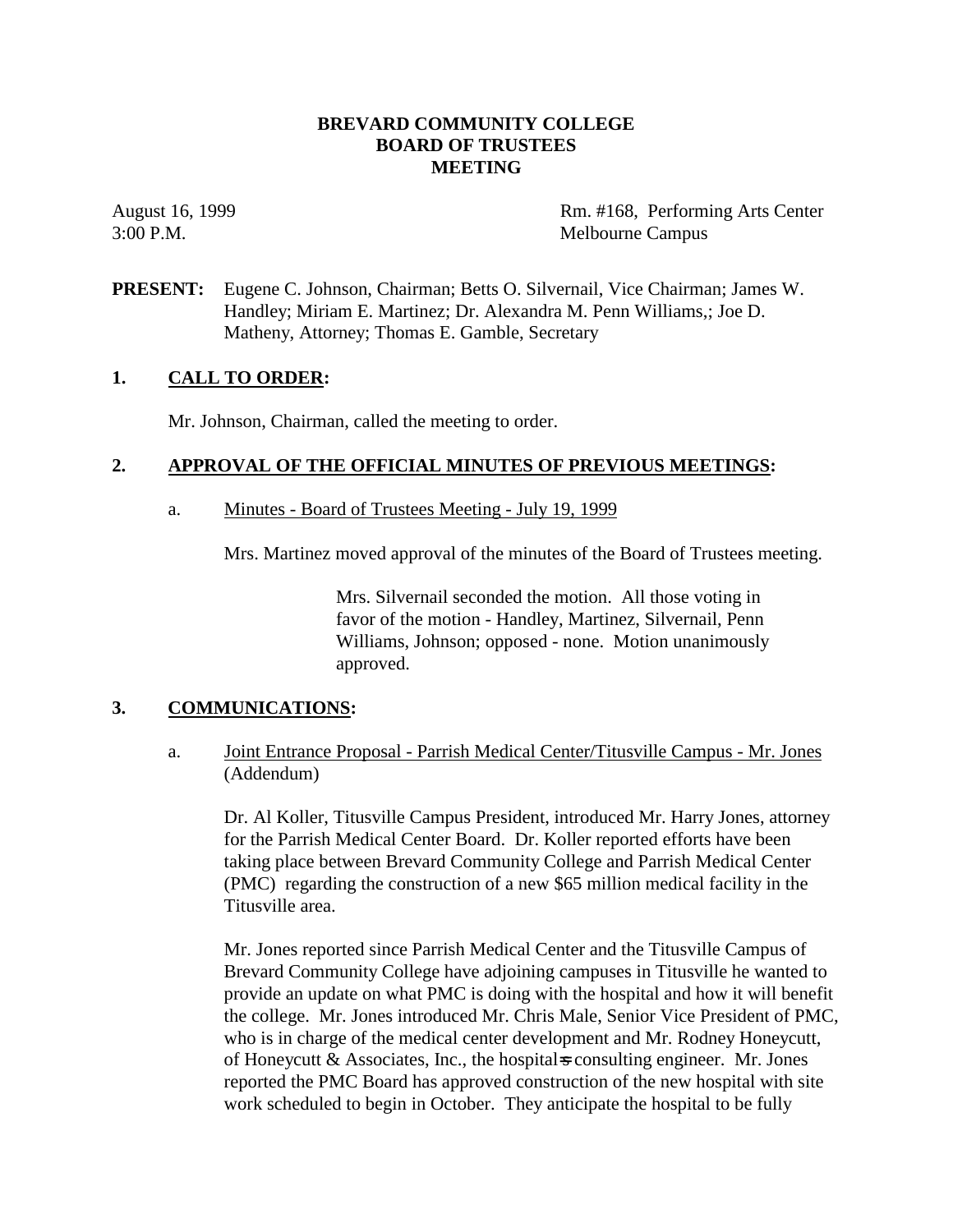completed in approximately 18 months. The new facility will be located directly north of the current building and, once the move has taken place, the current building will be decommissioned. PMC has recently acquired four acres of property on U.S. #1 just west of the BCC Titusville Campus. Mr. Jones reported there is considerable benefit to the college as it gives PMC the opportunity, at their expense, to construct a new road off of U.S.#1 that would serve both campuses and will improve the existing road. Equally important, with that road in place, Mr. Jones felt the Department of Transportation would allow PMC to install a traffic signal on  $U.S.$ #1. He felt this would also improve the college-s visibility from U.S.#1 and provide some opportunities for improved signage for the college and PMC. The road, however, will separate a small parcel of college property from the remainder of the college campus. PMC had proposed to use that parcel to construct more parking and this parking would be available to support activities of the college as well as the hospital. PMC would expect to compensate the college to the extent of the property-s value. Mr. Jones discussed several ways of compensating BCC, including another land exchange or giving the college additional road improvements on the Titusville Campus. They would like to move forward, subject to the road being located to the satisfaction of the college, and subject to the college being compensated.

Mr. Male distributed maps depicting the site of the proposed road relocation and reviewed the project with the Board.

Dr. Gamble requested Board action on the willingness of BCC to agree to the vacation of Oak Grove, the current existing road between the college and PMC. PMC is seeking the Board-s agreement with this partnership. The Board is being asked if this would be in the best interest of the college and to authorize the college attorney to continue negotiations with regard to the property issues involved, as well as the sign issues, so that BCC may move forward in relocating the entrance to the Titusville Campus. Dr. Koller reported the impact is approximately two acres of college property.

> Mrs. Silvernail moved approval for the attorneys to proceed with negotiations in light of the PMC joint proposal to relocate the entrance road. Mrs. Martinez seconded the motion. All those voting in favor of the motion - Silvernail, Martinez, Handley, Penn Williams, Johnson; opposed - none. Motion unanimously approved.

Dr. Gamble asked if there was a willingness of the Board to entertain a motion that they are in agreement with vacating the portion of Oak Grove Road involved. Mrs. Martinez asked if other access would be available. Dr Gamble reported the access would be maintained, however, as PMC gets into the refinement of the final design they require approval to relocate the road. Mr. Handley expressed concern that the college receive renumeration for the land it would be giving up.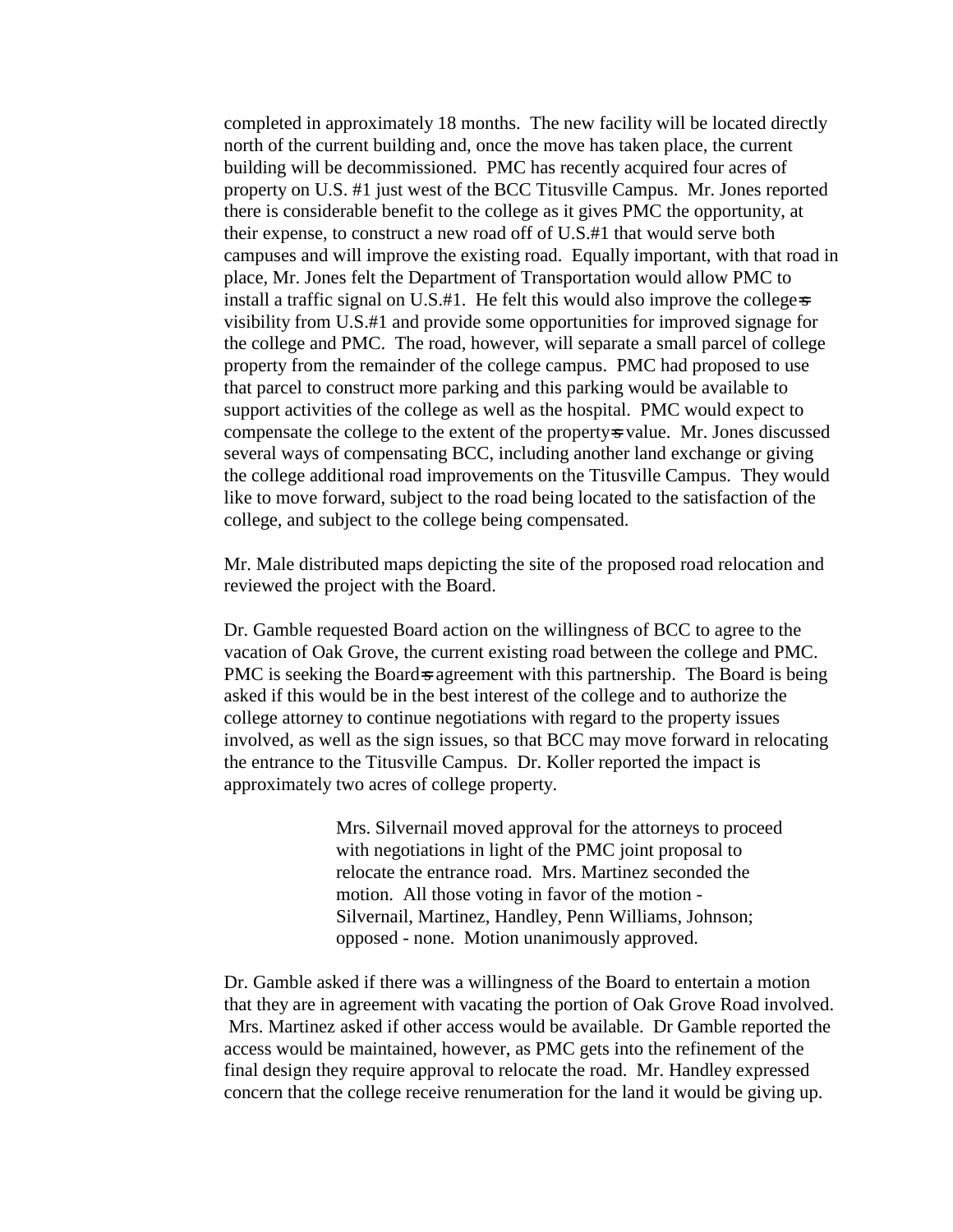Mr. Matheny will be working on that aspect. Mr. Matheny reported the college will be compensated for not only the road, but the land itself. He reported the college dedicated to the county its portion of Oak Grove Road. Some years ago the college also gave them easement to a drainage ditch. Several years ago the college sold approximately eight acres to PMC. Mr. Matheny stated this is taken into account to ensure the Board is properly compensated and will come back to the Board for approval.

> Mr. Handley moved approval to allow Oak Grove Road right-of-way to be relocated to coincide with the proposed plan. Dr. Penn Williams seconded the motion. All those voting in favor of the motion - Handley, Penn Williams, Martinez, Silvernail, Johnson; opposed - none. Motion unanimously approved.

#### b. Report on Chain-of-Lake Project - Dr. Koller

Dr. Koller updated the Board on the Chain-of-Lake project, a project which came about primarily as a result of some activities on the part of Parrish Medical Center (PMC) and others to develop a strategic plan for the area east of U.S.#1 which involves PMC land, the college land and a number of private parcels. There are about eight agencies involved in the project to look at what could happen as the property is developed to take in account the blueway, the greenway, bicycle paths, recreational parks to make the most use of the land which runs along the riverfront. The college owns about 2 mile of riverfront on the Indian River Lagoon, however, it is bisected by the East Coast Railway right-of-way so the college does not have free access to the property. It has been proposed that might be an ideal bicycle path area. Most of the lands are wetlands and could be developed as a water and recreational area with parks and could be used to essentially pre-permit development on the college campus and also perhaps the hospital. Dr. Koller reviewed the depiction of the property which showed an area that was leased to the county for soccer fields. The county has not moved on the soccer fields, yet, and since that was done approximately one year ago, there has been some consideration for moving the location of the field to a more northwesterly area so they do not have to build on a terraced incline and to avoid the expense of building in the wetlands area. Dr. Koller reported there are still some considerations for relocating water which comes from the water shed that is to the west of U.S.#1 and runs through a culvert under the highway and currently runs directly through the hospital property and would feed the Chain-of-Lakes which does not exist today, but is envisioned as a development opportunity for that entire waterfront for Titusville. The college is involved because the property is involved. The Chain-of-Lakes project is moving forward which would attempt to use a water quality structure to distribute and hold water on the land along the river front rather than having it run directly into the Indian River Lagoon as it currently does. Dr. Koller reported the county has funding from the Department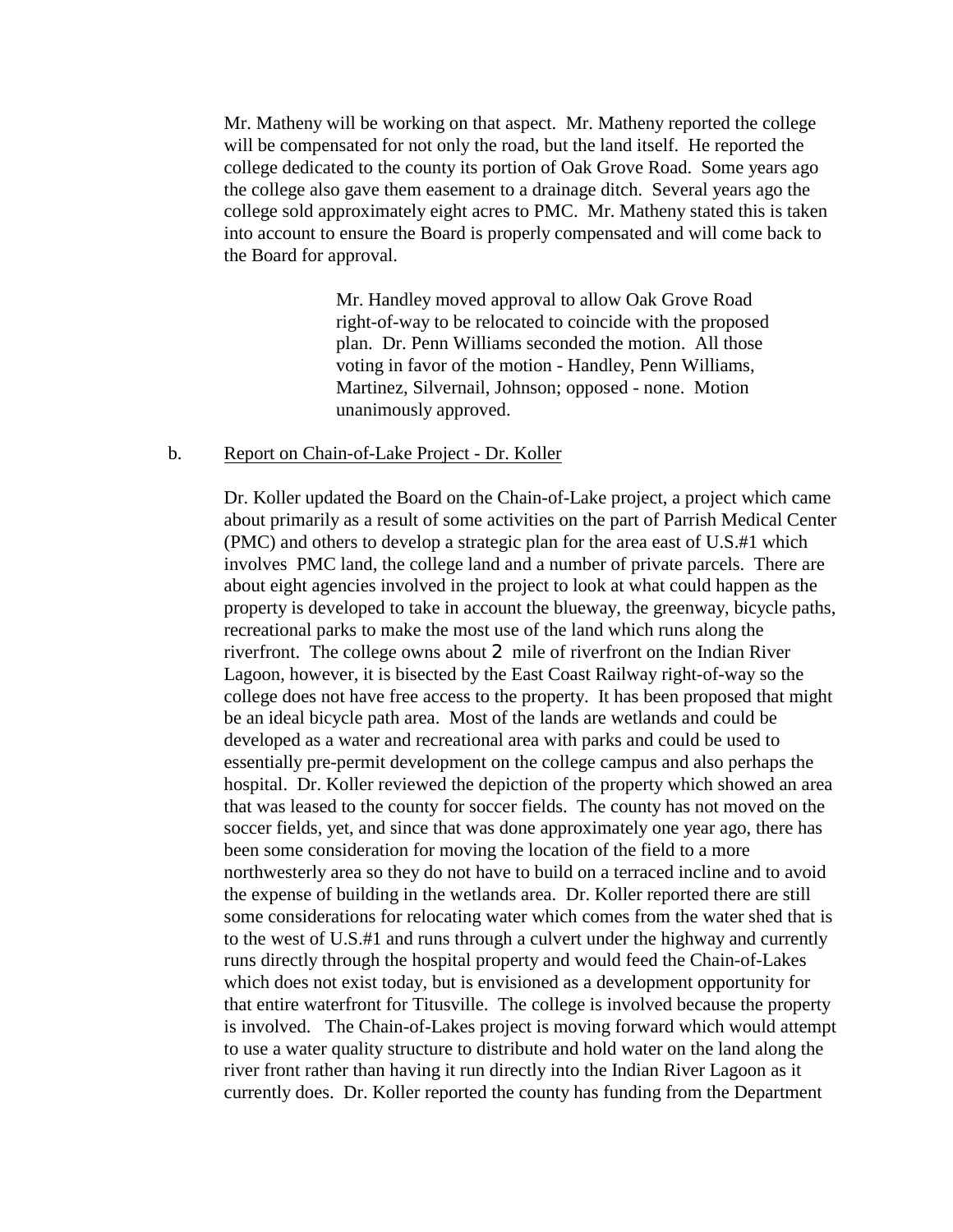of Environmental Regulations. The St. Johns River Water Management District has already committed funds to try to acquire some of the privately held property. The project would take what could be a nuisance problem of impounding water as construction takes place on the land and turning it into an amenity such as a public park which could be an educational opportunity for environmental research, etc.

Dr. Koller reported soon they hoped to be bringing something forward on the progress of the project for the Board. Dr. Koller reported the Board of Trustees was briefed about a year ago and there has not been much progress since that time. They are still struggling with obtaining private properties to make the project happen. The county will have to utilize the funds designated for the project this year or they may lose them. Mrs. Silvernail expressed concern regarding maintenance of the area once the project has been completed. Dr. Koller reported he believed the county and the St. Johns River Water Management District would have the responsibility for the maintenance of the project.

Mr. Matheny reported one of other collateral benefits of the Chain-of-Lakes project is that the college would resolve with the City of Titusville all stormwater charges they have accumulated against the college and the college has refused to pay. This would be resolved by the college joining in the Chain-of-Lakes. PMC has indicated it will also participate in the project by committing some of its property.

#### c. Report on New Student Orientation - Ms. Bilsky/Mr. Aldridge

Ms. Judy Bilsky, Associate Vice President, Educational Services, reported those interested in student development have been interested in expanding and improving and making mandatory new student orientation. To that end, for the past year or so they have had some initiatives, one of which was to write an expanded orientation into the Title III grant and also this past year, the collegewide retention committee, that consisted of student, faculty and staff, recommended that the college make mandatory the new student orientation. With the approval of the District Cabinet this past spring, Ms. Bilsky appointed Dean Hep Aldridge to lead a committee to develop the policies and procedures to put this in place. The group has come up with several good options for new student orientation which begins for students who are entering as first-time in college degree seeking students entering college this fall. Students entering college this fall have an option of doing a regular walk-in orientation on any of the campuses. A second option, if a student cannot come into any of the scheduled orientations, the students have the option to come into any of the campus learning labs and making an appointment and sitting down with a computer and going through their orientation. Another option is if students are registering in the student success skills class for fall, this exempts them from taking the orientation upon successful completion. Finally, if a student cannot make any of those orientation options at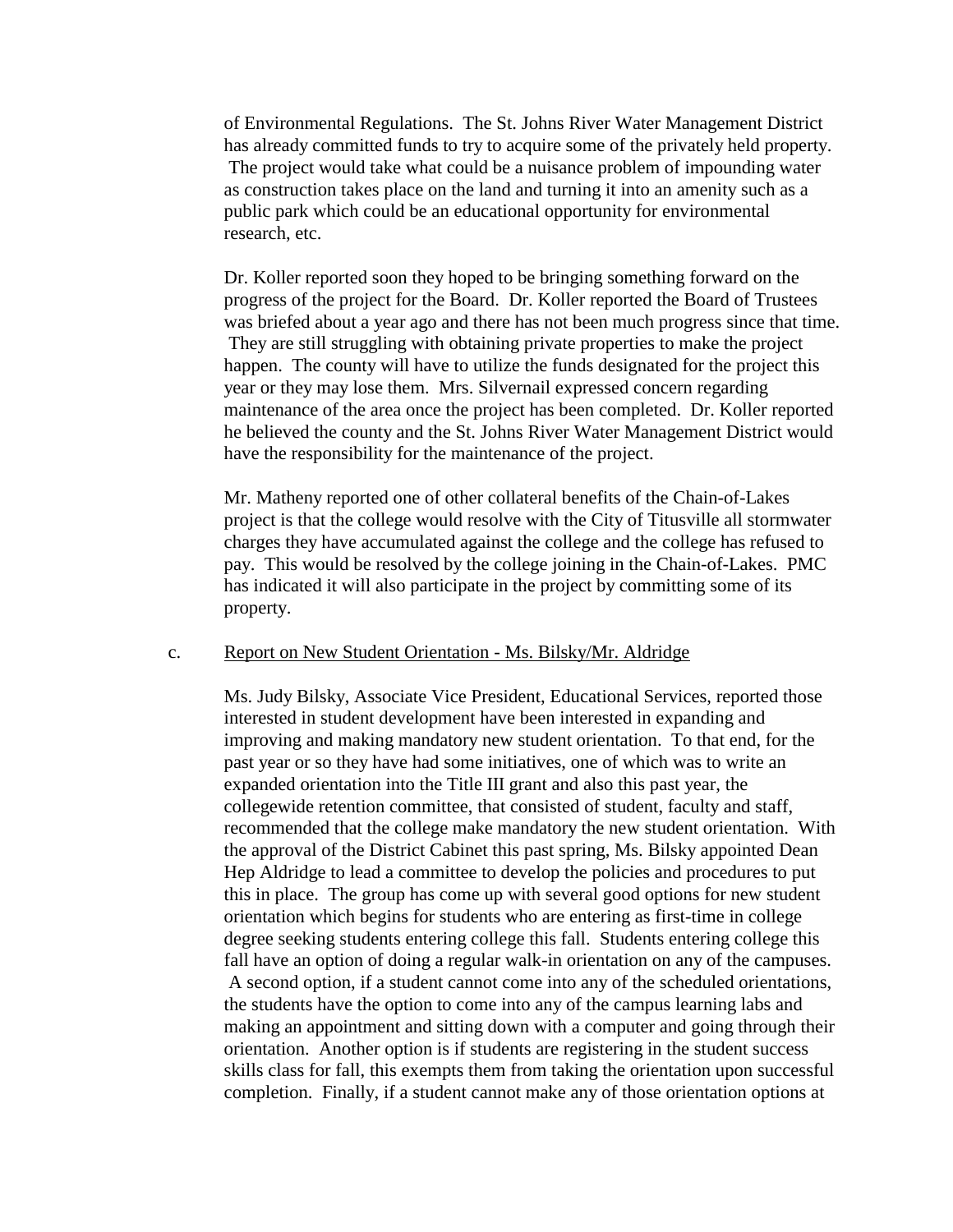the beginning of the this term, they are given an entire term to complete their orientation obligation which includes going to walk-in orientations which begin again in November and December. In the future, they are planning to put the orientation on the Web when technology allows. Ms. Bilsky introduced Dean Hep Aldridge who provided a demonstration of the computer student orientation program. Students George Graves and Janis Chapman assisted with the demonstration. Dean Aldridge reported the two students are AS students in Computer Science on the Palm Bay Campus and who, along with other class members, assisted in the development of the computerized new student orientation program. Dean Aldridge introduced Margaret Staton who also assisted with putting the computer orientation program together. Mrs. Silvernail complimented the students for the orientation program. She suggested that something like this could be utilized in Human Resources to inform employees of benefits, etc. Dr. Gamble presented the students with certificates in appreciation for their assistance with the new student orientation computer program development.

#### d. Report on Police Academy - Dr. Kaliszeski/Mr. Perkins

Dr. Michael Kaliszeski, Melbourne Campus President, introduced Mr. Johnny Perkins, Director of the Criminal Justice Center. Prior to that he was the Director of the Criminal Justice Academy of Osceola County and Commander of the Tampa Police Academy. Mr. Perkins has a BS from the University of Tampa and an MS from the University of South Florida.

Mr. Perkins addressed the Board and gave a brief report on the activities of the Criminal Justice Center located on the Melbourne Campus and one of Florida=s 39 certified academies authorized to present the basic recruit certification course that prepares law enforcement, corrections, and correctional probation officers to enter the profession. Of the 39 academies, 23 are affiliated with the community college system. There are currently 31 law enforcement officers and corrections cadettes attending the dual certification program at the Criminal Justice Center which began August 2. In addition to the basic certification courses, the center is responsible for providing all the advanced and specialized training to all criminal justice practitioners in Brevard County which numbers over 1100 law enforcement and corrections officers. BCC=s Criminal Justice Center will receive approximately \$86,000 to conduct advance training for the 1999-2000 fiscal year. Mr. Perkins reported representatives from local law enforcement officers, private citizens and the District President and Melbourne Campus President serve as the BCC Law Enforcement Advisory Committee. Through agreements with local agencies, the center has access to approve satellite classrooms and facilities at the Titusville Police Department, Brevard Correctional Institute, Cocoa Police Department, Melbourne Police Department, Palm Bay Police Department and Patrick Air Force Base. In addition, the Brevard County Sheriff-s Office has proven to be a tremendous partner in furthering criminal justice education and training in Brevard County.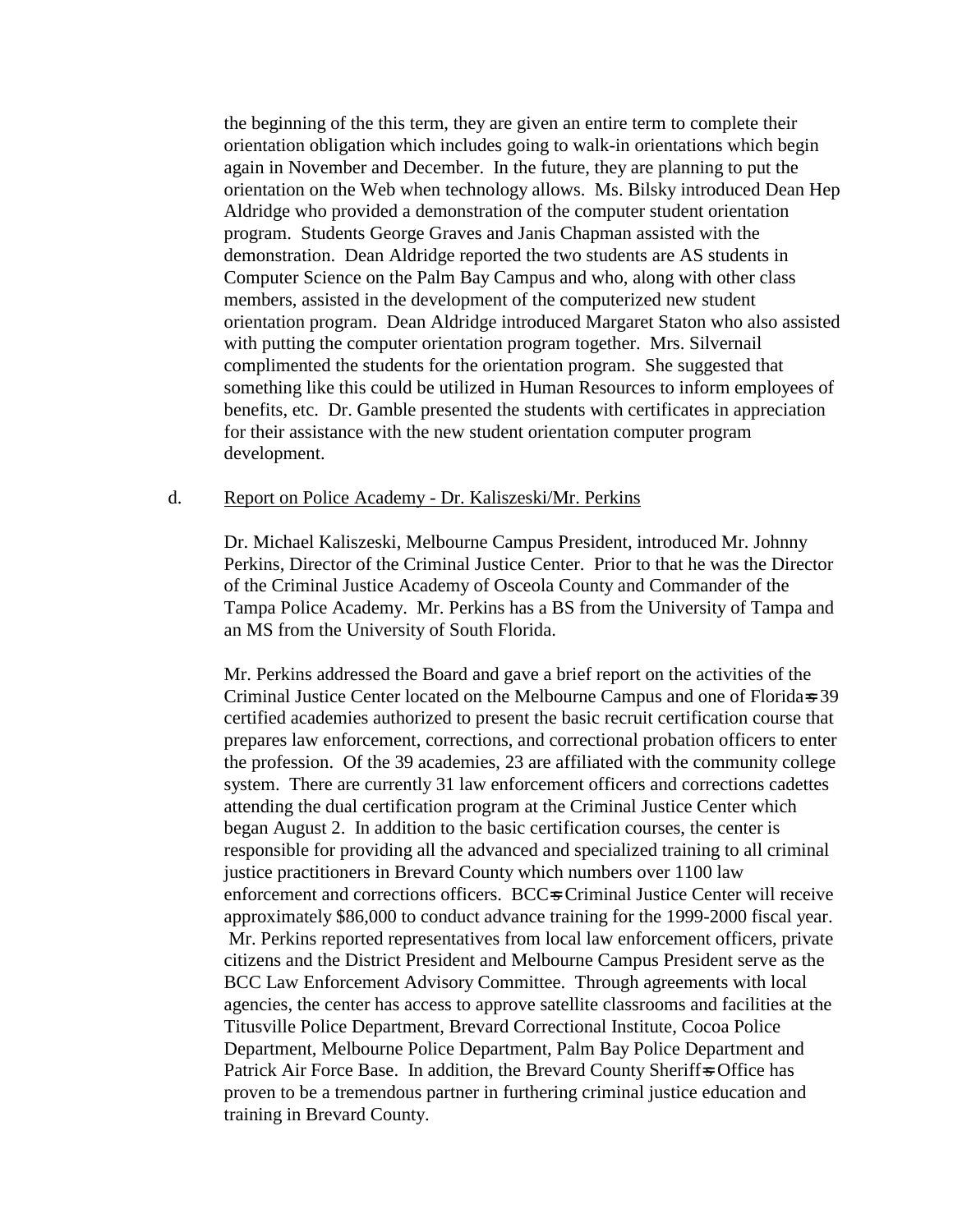Mr. Perkins reported the last two law enforcement graduating classes from the Criminal Justice Center who have taken the state certification exam experienced a 100% pass rate. The placement rate for the past two graduating classes in fulltime positions is expected to be more than 84%. Mr. Perkins reported on the AS degree program in Criminal Justice Technology and the new AS degree in Criminal Justice Administration. There is a move to make an associates degree a minimum requirement for all law enforcement officers by the year 2005. Mr. Perkins reported there is also a new crime scene technology course which will begin its second year this fall. Mr. Perkins answered questions presented by the Board members.

Dr. Gamble commended Mr. Perkins for his leadership at the Criminal Justice Center.

# **4. CITIZEN**=**S PRESENTATION:**

### a. Bernadine Blake

Ms. Blake reviewed grievance areas regarding her past employment with Brevard Community College. After Ms. Blake gave her presentation, Mr. Johnson stated he felt Ms. Blake should contact Dr. Gamble and Human Resources to schedule a meeting to follow-up on her concerns and questions. Dr. Gamble stated administration would be glad to schedule a meeting.

### **5. CONSTRUCTION & DEVELOPMENT:**

### a. Approval of Recommendation of Construction Manager Selection Committee for Performing Arts Center Expansion - Mr. Little (Addendum)

Mr. Little reported the Construction Manager Selection Committee met August 9 to review proposals for the King Center Restroom and Ticket Office project to consider a construction management agreement for a firm price to be bid for the work as opposed to paying a percentage. Proposals were reviewed and based on the predetermined set of criteria, BRPH was selected as the first ranked firm. In a previous meeting, the BCC Board of Trustees delegated the contract negotiation for the project to the King Center for the Performing Arts (KCPA) Board of Directors. With the approval of BRPH as construction manager of the project by the Board of Trustees, the KCPA Board will begin negotiations. Also, in the event they are unable to negotiate satisfactorily with BRPH, the committee recommends authorization to negotiate with the second ranked firm, Construction Management Associates. Dr. Penn Williams abstained from voting due to a conflict of interest.

Mr. Handley moved approval for the KCPA Board to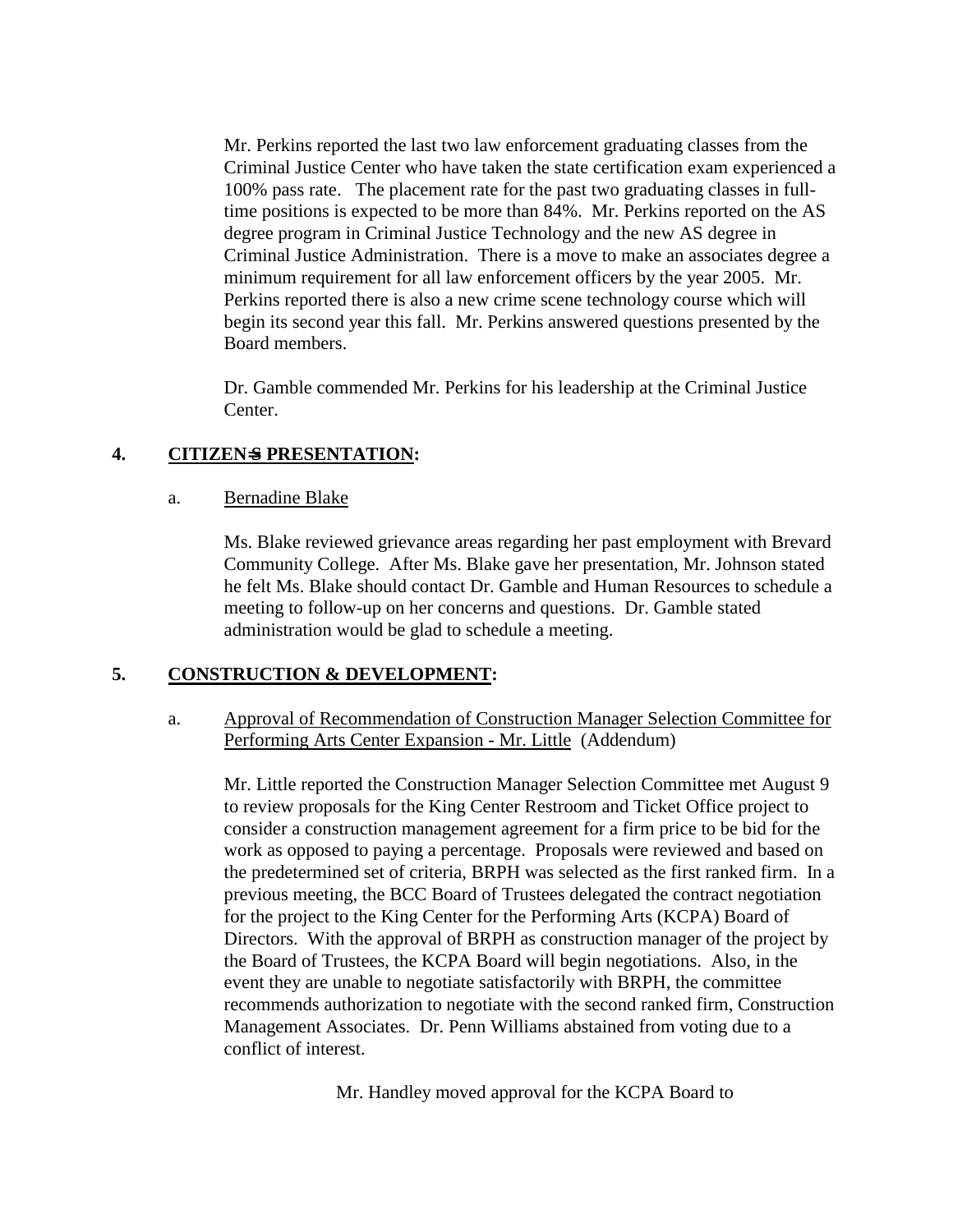negotiate with BRPH and, in the event they are unable to reach agreement with BRPH, to negotiate with the second ranked proposal. Mrs. Martinez seconded the motion. All those voting in favor of the motion - Handley, Martinez, Silvernail, Johnson; opposed - none. Motion unanimously approved. (Dr. Penn Williams abstained from the vote due to a conflict of interest.)

# b. Report on Relocation of Community Swimming Pool - Palm Bay Campus - Dr. Bert Purga

Dr. Bert Purga, Palm Bay Campus President, reported he met with representatives from the University of Central Florida and architects this past week to discuss plans for Building #3. During those discussions they began to move into some areas of the future such as additional buildings over the next five or ten years. It became clear that they should begin discussions on a campus master plan for all 200 acres and not just the original 80 acres. As the original site of the swimming pool was more suitable for consideration to construct a building in the future, it was suggested that the proposed pool and parking lot be relocated to Manchester Circle. In addition, the YMCA has contacted the college and asked that the original swimming pool project be joined with a YMCA project with one building and an indoor pool. This was complicated because of the agreement with the county and the city. The county and city have provided funds to go toward the pool which have been matched with funds from Tallahassee. Dr. Gamble stated the relocation of the swimming pool would be a good move.

### c. County Service Facility - Dr. Purga

Dr. Purga reported the Palm Bay Campus began originally with 80 acres. In the early 1990's, 120 additional acres were purchased. Mr. Joe Matheny, College Attorney, reported the Brevard County Commission has expressed an interest in locating some satellite administrative offices near the Palm Bay Campus. 11.4 acres of FERF property were sold to the St. Johns River Water Management District for \$27,500 an acre. Dr. Gamble, Dr. Purga and Mr. Matheny met with the County Commissioners and they asked the college to contact the county representatives to try to negotiate locating in the college area. Mr. Matheny discussed the county needs. The Sheriff-s Department would require approximately two acres, the three constitutional officers require about four acres and the courthouse would require approximately 17 acres. He requested direction from the Board of Trustees. The county is ready at this time to take action to purchase property. Mr. Matheny reported if the college sold the property to the county for \$27,500, it would have to come up with approximately \$250,000 to release the price of \$43,260 per acre for the bond issue. The purchase price of the property was negotiated outside of the college and the college accepted this problem when it accepted the Florida Education and Research Foundation as a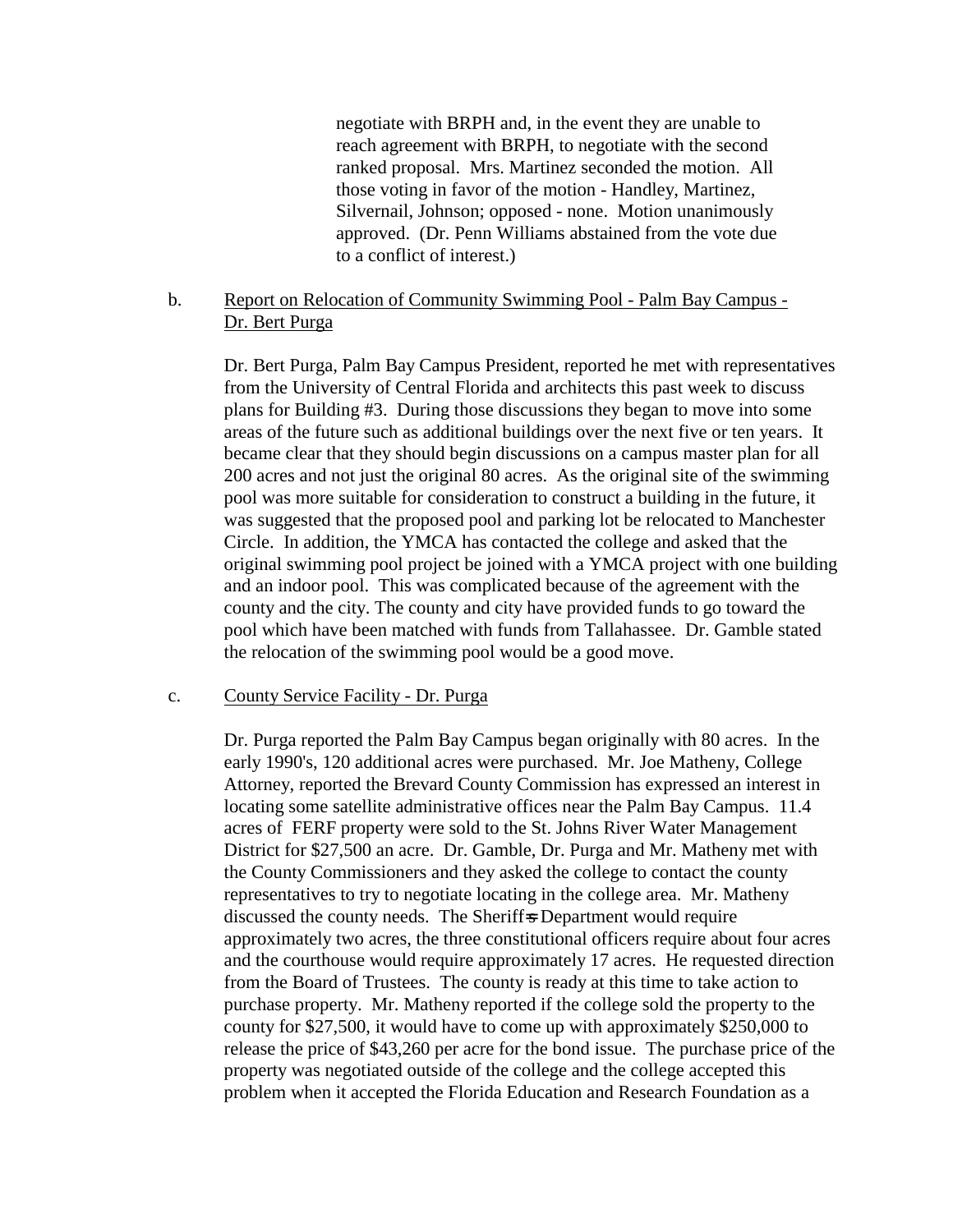direct support organization. Mr. Matheny reviewed the possibilities of property parcels to locate the county facilities. Dr. Gamble felt it would be a definite advantage to the college to have the traffic coming in proximity to the campus with a county service facility and a Sheriff-s Department Office located on the property if something could be negotiated. Dr. Purga reported they are looking at one 17 acre and a five acre parcel of the FERF property. Mr. Matheny reported the college paid \$50,000 an acre for the property purchased form the City of Palm Bay and some other property was purchased from Atlantic Gulf for \$35,000 an acre. Mr. Matheny did not feel that any of the bond land could be sold for any more than \$27,500 an acre. However, the college would have to come up with \$250,000 to close on the property. This would reduce the overall debt. Mr. Matheny reported it may be possible to get the bond holders to reduce the release price of the property. Dr. Gamble stated at this time the Board of Trustees are being asked if they would object to the college contacting the county regarding this potential arrangement. Dr. Penn Williams requested Mr. Little provide an analysis of the reduction of the debt per year for the bond issue with the sell of the property. Mrs. Martinez asked to be provided with information on all ramifications, i.e., if the college goes with a certain course of action versus the status quo and the cost. Dr. Gamble stated not withstanding the economic issues, they still need to know if there would be an objection to the co-location of the county facilities adjacent to the college-s campus. Mrs. Martinez expressed concern regarding selling property that the college may need in the future for expansion. Mr. Handley felt a planning committee is needed to determine the future needs of the Palm Bay Campus for the next 25-30 years. Dr. Penn Williams cautioned that the college approach should not be reactive, but proactive in the approach to this which must include a strategic plan from Dr. Purga for his campus and how this fits into the college-s plans. Dr. Purga reported an architectural firm will be retained to perform architectural work and will provide a master plan for the Palm Bay Campus. Mrs. Martinez asked to be provided with a plan showing where the growth in the college will be and how it will all fit into the strategy for the Palm Bay Campus. Dr. Gamble reported before the college would even entertain land contiguous to the campus, there would have to be a master plan. The principle interest is in the FERF land which is not directly contiguous to the campus. Dr. Gamble stated no action would be taken without the Board-s approval, however, the administration needed input from the Board. The Board will be provided with the master plan once it is prepared.

(The Board recessed for ten minutes.)

d. Update on Cleanroom - Dr. Purga/Mr. Little (Addendum)

Mr. Al Little, Associate Vice President of Business and Finance, provided a copy of background information on the Cleanroom. He reported Methode Electronics, Inc. (Methode) has put forth an offer to purchase the Cleanroom. Methode first contacted the college regarding the Cleanroom in June 1999 through a contract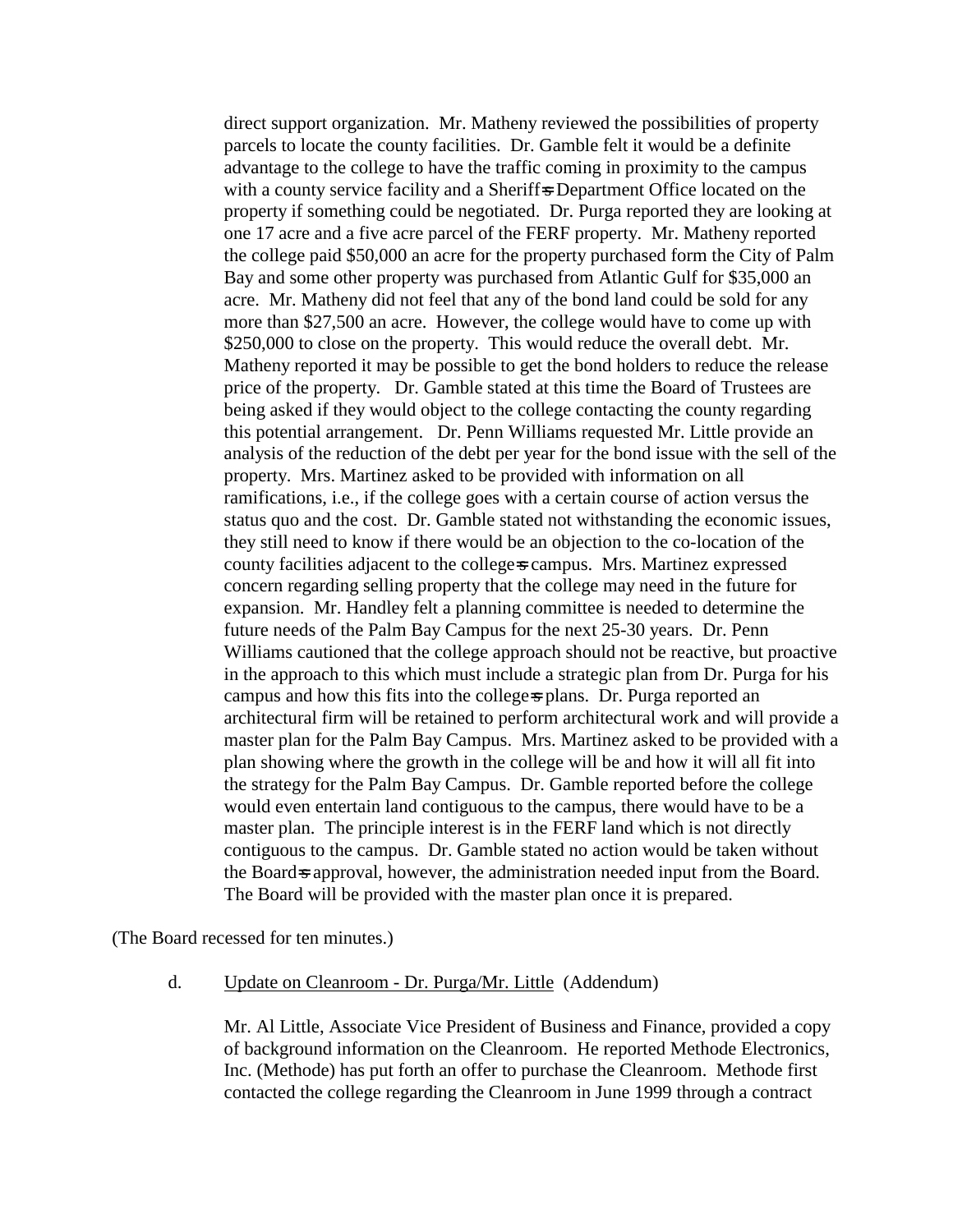with Technological Research and Development Authority (TRDA). The interest was more than TRDA could provide via the proposed Business Incubator since Methode required the entire building including the office space. A follow-up meeting was scheduled in late June with representatives from Methode, TRDA, and Mr. Little. Methode specifically expressed an interest in a long-term lease of the facility with an option to buy. They also requested information on the adjoining property whose title is held by the college. The request created a paperwork dilemma since any lease of the facility would have to be approved by the federal government. Since FERF was expecting the Economic Development Authority (EDA) approval of the prior TRDA proposal to renovate the facility into an incubator within a week or two, the college elected to hold off the request for approval of a lease with Methode until it received the approval for TRDA. EDA approval has been promised several times, however, the college did not have it in writing to date. Mr. Little contacted Methode and explained the college made a commitment to TRDA to go with the incubator renovations no later than August 16. If Methode was willing to purchase the Cleanroom, the college would not have the legal problems obtaining EDA approval. Methode decided to pursue the purchase of the facility. If Methode=s appraiser assesses a value within 10% of the sales price of \$1,832,000 then the price will stand as approved. In this case, the college would repay the EDA grant in full as well as reimburse the college for the money invested into the Cleanroom. The FERF Board has been polled, and have unanimously agreed to the sale. If the BCC Board of Trustees concur, once the college receives the sales contract, it will be forwarded to Mr. Bob Stuhlmiller, FERF Board President, for approval. TRDA has agreed to hold off renovations to allow the college to complete the sale. In turn, the college has offered TRDA the use of 5,000 square feet of space in the University of Florida building across from the Cleanroom.

Dr. Gamble reported the purchase of the Cleanroom by Methode does begin the process of removing some of the historical problems associated with both the Cleanroom and the Brevard Teaching and Research Laboratory. In addition, it opens the potential for some land deals in the future that would even expand the benefit of Methode in Palm Bay. Methode is prepared to put down \$90,000 in cash at this time. Dr. Gamble reported TRDA was offered the University of Florida building space which was to have been used as a child care facility. The child care facility was re-evaluated and the college feels it would be advantageous to locate it closer to the main Palm Bay BCC Campus. The college believes it can accommodate the current Cleanroom tenants in college space while the University of Florida building is configured to the needs of the TRDA incubator facility. Dr. Gamble reported the college could both establish a business incubator facility in Palm Bay, which he felt is very valuable to the community, and at the same time remove from the college-s responsibility a rather significant facility for a good price.

Mr. Matheny reported he has briefly reviewed the contract provided by Joe Boyd,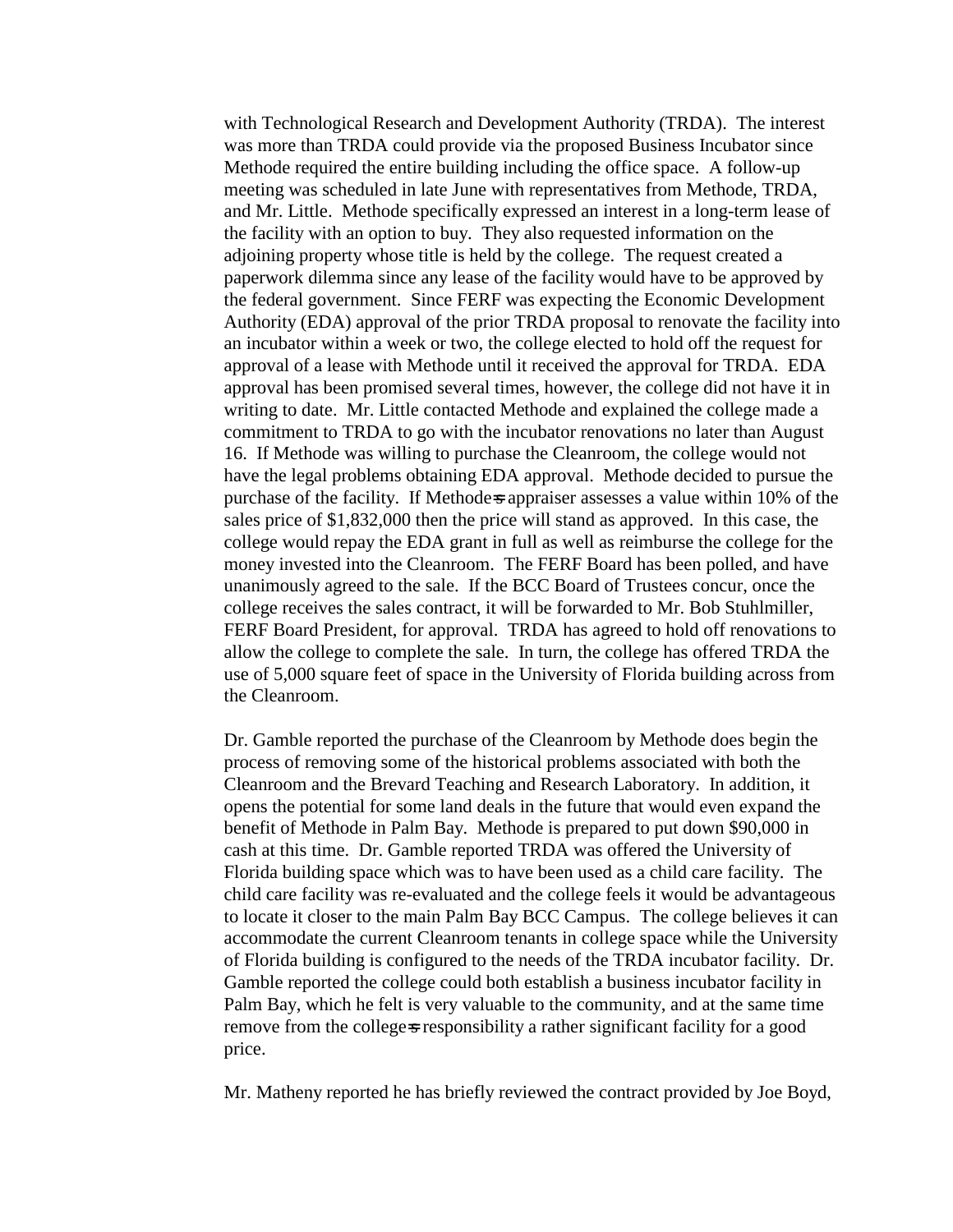Methode=s attorney, and it looks fine. Methode has a fifteen day free-study period in which they can get out of the contract. Mr. Matheny reported Methode has paid a deposit check in the amount of \$90,000 made out to his trust account to be held until Methode closes on the facility September 17. Mr. Little reported this is a FERF transaction, however, the Board of Trustees is required to approve the transaction. Mr. Matheny suggested the Board approve the sale subject to a thorough review by the college attorney for approval. The EDA grant will require the college to pay back the \$1,350,000, however no interest accumulates on the grant. Of the other two grants, TRDA for \$200,000, and the Department of Community Affairs Energy Department for \$250,000, neither grant specifically requires repayment, albeit the funds were generated for the purpose of establishing a cleanroom. Mr. Little reported the college contributed \$200,000 to build a classroom and administrative facility in the building and he felt it would benefit FERF to repay the college as it was money earmarked for educational purposes. Mr. Matheny reported the Foundation put up approximately \$170,000 to free the property from the bond issue, but the Foundation received the 90 acres of environmental land in compensation so they are probably not to be repaid. Mr. Matheny reported the contract calls for all of the equipment that belongs to the seller (FERF). Dr. Gamble reported the college would negotiate for the transfer of the college equipment which belongs in the Cleanroom. The contract is for the Cleanroom only and at this time there is no contract on the adjacent property that Methode may be interested in purchasing at a later date. This property is owned by the college and not FERF.

Mr. Little reported on the process to determine the price of the Cleanroom. Dr. Purga reported Methode is now a user of Brevard Teaching and Research Laboratory and the synergy is already taking place.

> Mrs. Martinez moved approval of the transaction between FERF and Methode Electronics, Inc. for the purchase of the Cleanroom. Mrs. Silvernail seconded the motion. All those voting in favor of the motion - Martinez, Silvernail, Handley, Penn Williams, Johnson; opposed - none. Motion unanimously approved.

### **6. OLD BUSINESS:**

### a. Report on Pending Legal Actions (Addendum)

Mr. Matheny reported the Board of Trustees had asked him to prepare information regarding the Brevard Teaching and Research Laboratory (BTRL) process and he has provided a copy of this information to each of the Board members.

(1) Cocoa Stadium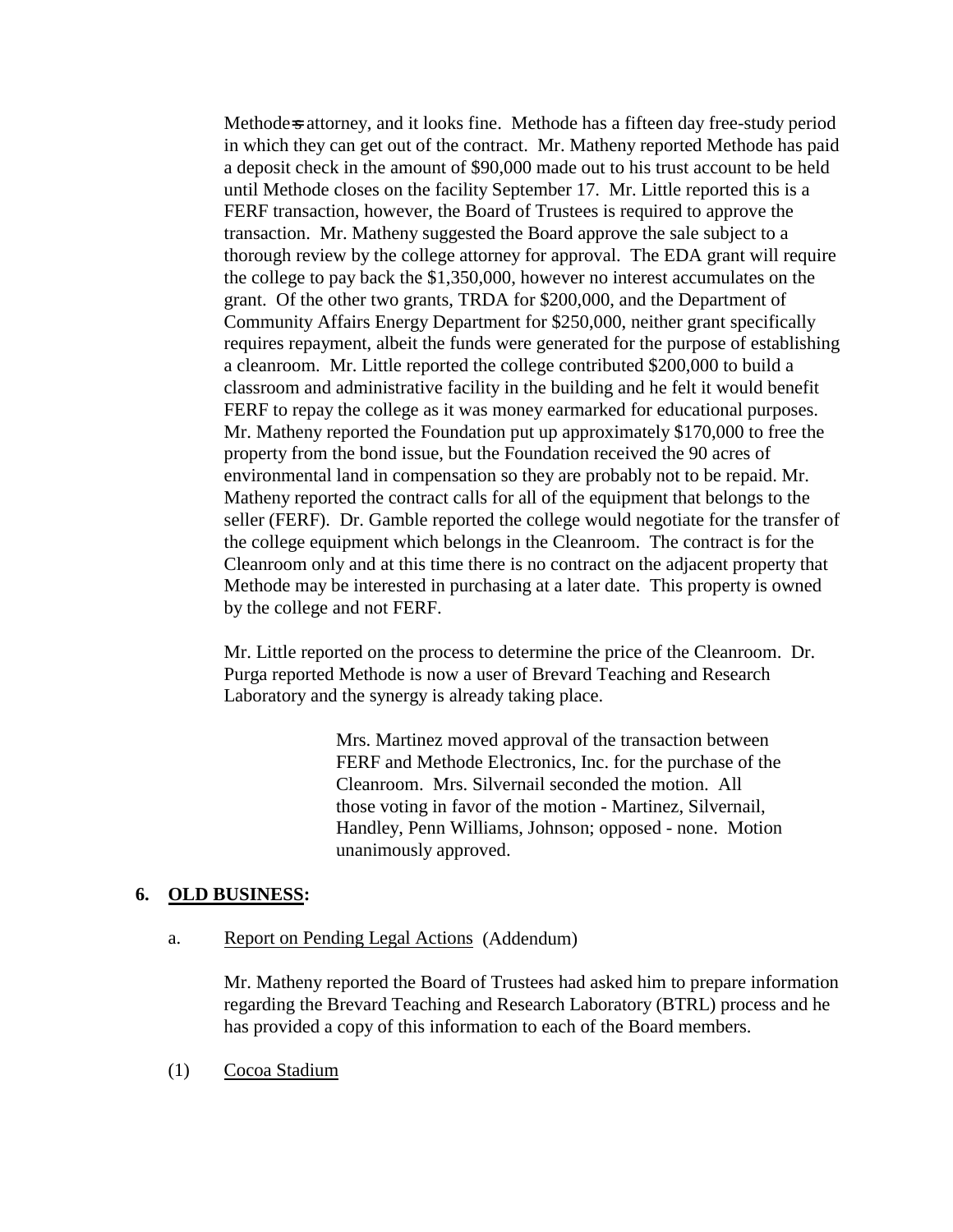Mr. Matheny reported the College Foundation owns a 36 acre piece of property which was purchased when it was in foreclosure for dormitories. The Foundation decided the housing market was too available in the Cocoa area. The City of Cocoa wants to construct a stadium. In a meeting with the City of Cocoa they discussed the possibility of locating the stadium on the BCC Foundation property of which the south side is wetlands. Mr. Matheny reported the City of Cocoa is willing to pass an ordinance never to charge the college stormwater fees. The college is presently in litigation over stormwater charges assessed by the City of Cocoa. One other requirement he and Dr. Gamble thought might enhance the deal is to have the City of Cocoa deed the college the Brevard Museum property (26 acres) on Michigan Avenue. The property would enhance the college-s ownership of all the land in the Cocoa setting. Mr. Matheny reported the city owns the property and leases it to the county. However, he called the museum director and he was advised that the lease expires in 2088.

Mr. Matheny reported in a meeting with the city, the college and the School System, everyone agreed that the stadium would be beneficial to the area and this would be a desirable trade. This has not been presented to the BCC Foundation, yet. The land would be given to the City of Cocoa to construct a stadium. The School System would then agree to maintain a part of the stadium.

Dr. Gamble reported the area around the Brevard Museum has a wildlife trail. The college would have to deal with the security issue in that area and felt the college could deal with it more effectively if the property is college owned. The city intends to hire someone to manage the stadium as well as the riverfront area to promote both areas. The college would probably have access for the use of the stadium. Dr. Gamble asked for a consensus from the Board members. It was the consensus of the Board that the college proceed with discussions regarding the Cocoa Stadium

#### (1) Compensation Package

Mr. Johnson reported at the July Board meeting, information was requested by the Board from Mr. Matheny regarding Dr. Gamble=s contract for consideration to extend Dr. Gamble-s contract, to add two additional King Center for the Performing Arts performances and to provide a salary adjustment in line with the 5% adjustment.

Mr. Matheny reported he believed the requests are in line with other colleges of BCC=s size and complexity.

> Mr. Handley moved approval for the Board of Trustees to incorporate all three items discussed and effective July 1, 1999, Dr. Gamble=s contract be extended for an additional one-year period which would terminate on June 30, 2002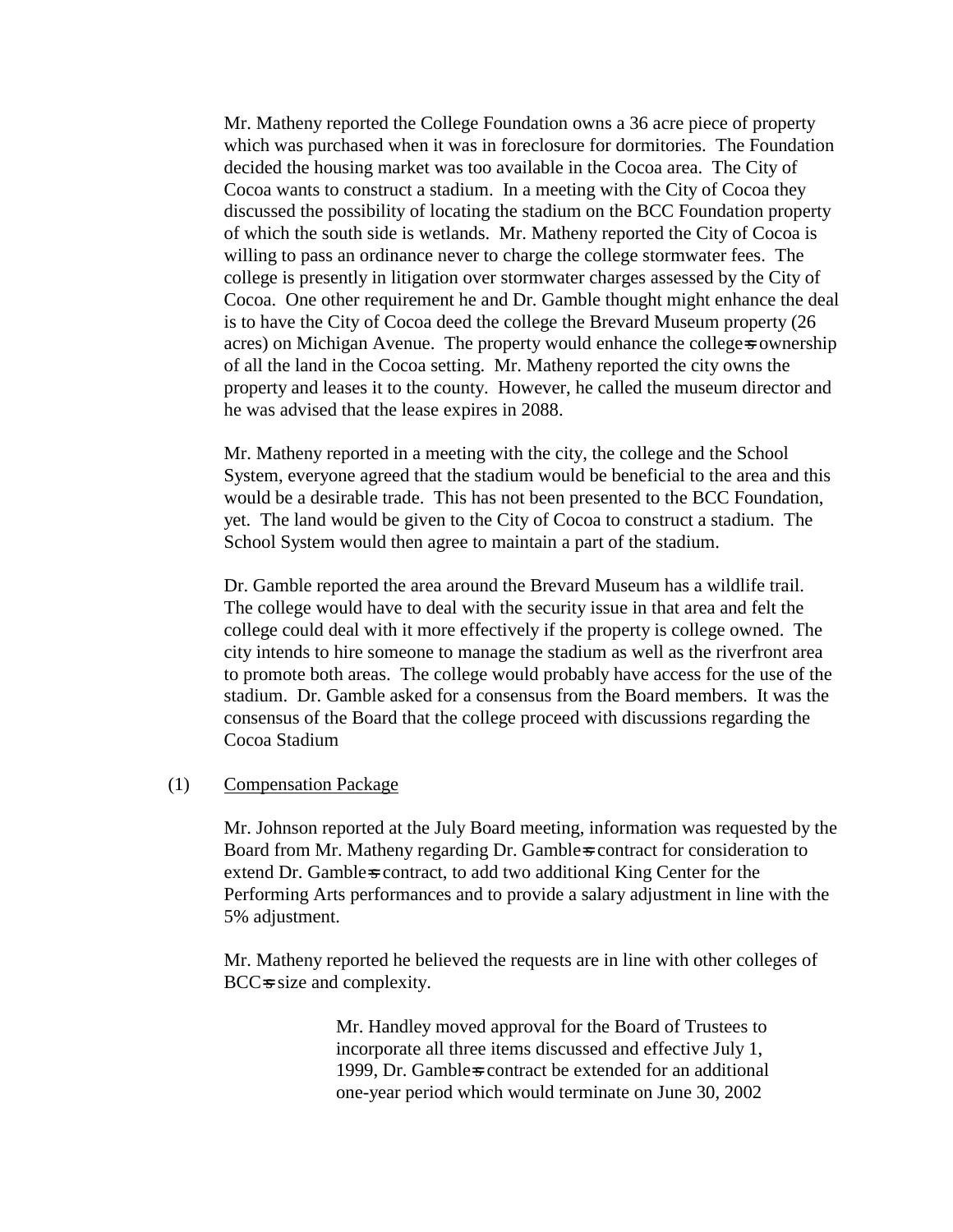and his base salary be increased by \$10,000 annually and as part of his contract benefits that he receive two additional tickets to the King Center for the Performing Arts performances. Dr. Penn Williams seconded the motion. All those voting in favor of the motion - Handley, Penn Williams, Silvernail, Martinez, Johnson; opposed - none. Motion unanimously approved.

## (2) Jim Ross Case

Dr. Penn Williams asked Mr. Matheny if the college administration had responded to the letter from Mr. Ross. Mr. Matheny reported he is accumulating information from all the areas of the college that dealt with Mr. Ross= nonrenewal. Mr. Matheny has a letter from Mike Mattimore who assisted the college with the matter. Mr. Matheny spoke to Mr. Ross= attorney today and promised a response within the next ten days.

### b. Approval of Policy 200.08 (2nd Reading) - Mr. Little

Mr. Little reported last month Policy 200.08, AContinuing Workforce Education Fees,<sup>®</sup> was presented to the Board of Trustees for the first reading. This past year the legislature changed the wording regarding this area and the policy change reflects this new language. Mr. Little recommended adoption of Policy 200.08.

> Mrs. Martinez moved approval of Policy 200.08, AContinuing Workforce Education Fees.@ Dr. Penn Williams seconded the motion. All those voting in favor of the motion - Silvernail, Penn Williams, Martinez, Handley, Johnson; opposed - none. Motion unanimously approved.

# **7. NEW BUSINESS**:

- a. Purchasing Actions (Addendum)
- (1) #99-00-03 Annual Maintenance Contract on Digital Equipment Mr. Little

Mr. Little reported Purchasing Action #99-00-03 is for the maintenance contract on Digital Equipment is a standard contract the college brings to the Board every year for maintenance of the mainframe computer system. It is a sole source purchase as there is only one company that can provide this service. Mr. Little recommended approval of the sole source purchase to Digital Equipment in the amount of \$55,375.08 for an annual maintenance contract.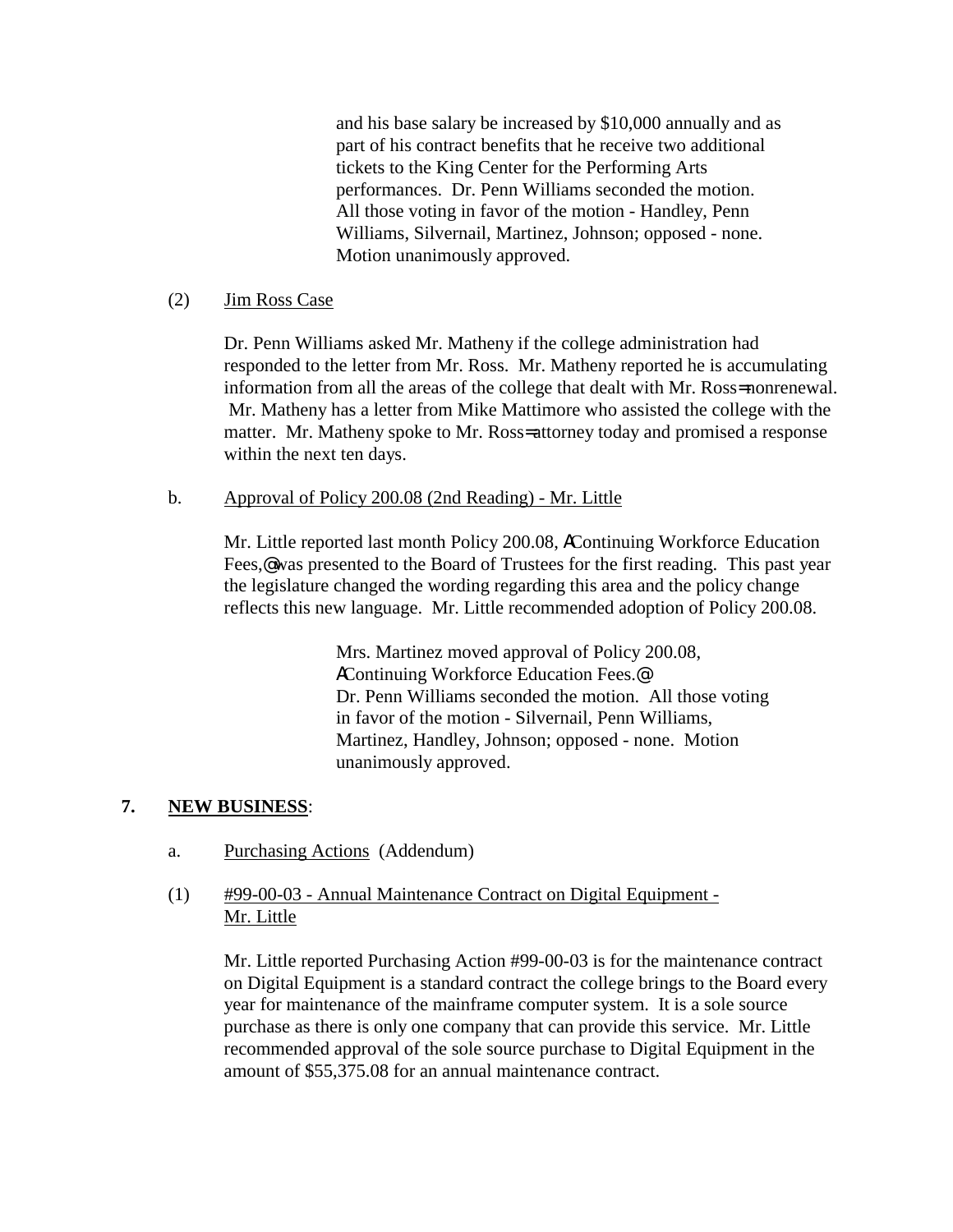Mrs. Silvernail moved approval of the sole source bid to Digital Equipment in the amount of \$55,375.08. Mrs. Martinez seconded the motion. All those voting in favor of the motion - Silvernail, Martinez, Penn Williams, Handley, Johnson; opposed - none. Motion unanimously approved.

#### (2) Purchase of Equipment - Allied Health Challenge Grant - Mr. Gilfilen

Mr. Walt Gilfilen, Associate Vice President of Development, reported it is required that the Board of Trustees approve the expenditure of \$163,000 from the Allied Health Challenge Grant for the areas listed as requested by Mr. John Moore, Dean of the Division of Allied Health. Mr. Gilfilen reported once a year a total accumulation of plans and proposals for the college to utilize Allied Health Challenge Grant funds is approved by the BCC Foundation Board and Board of Trustees. This is then sent forward with a cover letter from Dr. Gamble and as long as the projects fits within the guidelines approval is granted. Every year there is a new listing, depending on the needs of the hospitals and medical professions and the Allied Health Division. Dr. Penn Williams asked that in the future the original budget is presented to the Board when a change is requested. Mr. Gilfilen recommended approval of the purchase of equipment and services in the amount of \$163,000.

> Mrs. Martinez moved approval of the Allied Health Challenge Grant expenditure in the amount of \$163,000. Mrs. Silvernail seconded the motion. All those voting in favor of the motion - Martinez, Silvernail, Penn Williams, Handley, Johnson; opposed - none. Motion unanimously approved.

b. Personnel Actions - Mr. Lawton (Addendum)

Mr. Lawton reviewed the Personnel Actions and reported they include 14 of 19 new full-time faculty members who are on-board effective today. In addition, Dr. Yvette Boodhoo is the new Executive Director of the Multi-Cultural Center; Ann Knotts is the new Director, Collegewide Budgets and Dr. Tom Denison is the new Executive Director for Business and Industry. Dr. Denison has been serving the college as the Dean of Technical Education and is quite well versed in the aspects of this new position. Mr. Lawton reported the faculty positions are mainly replacement positions. Dr. Gamble reviewed the newly created positions with the Board. The college has budgeted for the new positions. The remainder of the Personnel Actions are relatively routine and Mr. Lawton recommended approval.

Mr. Handley moved approval of the Personnel Actions.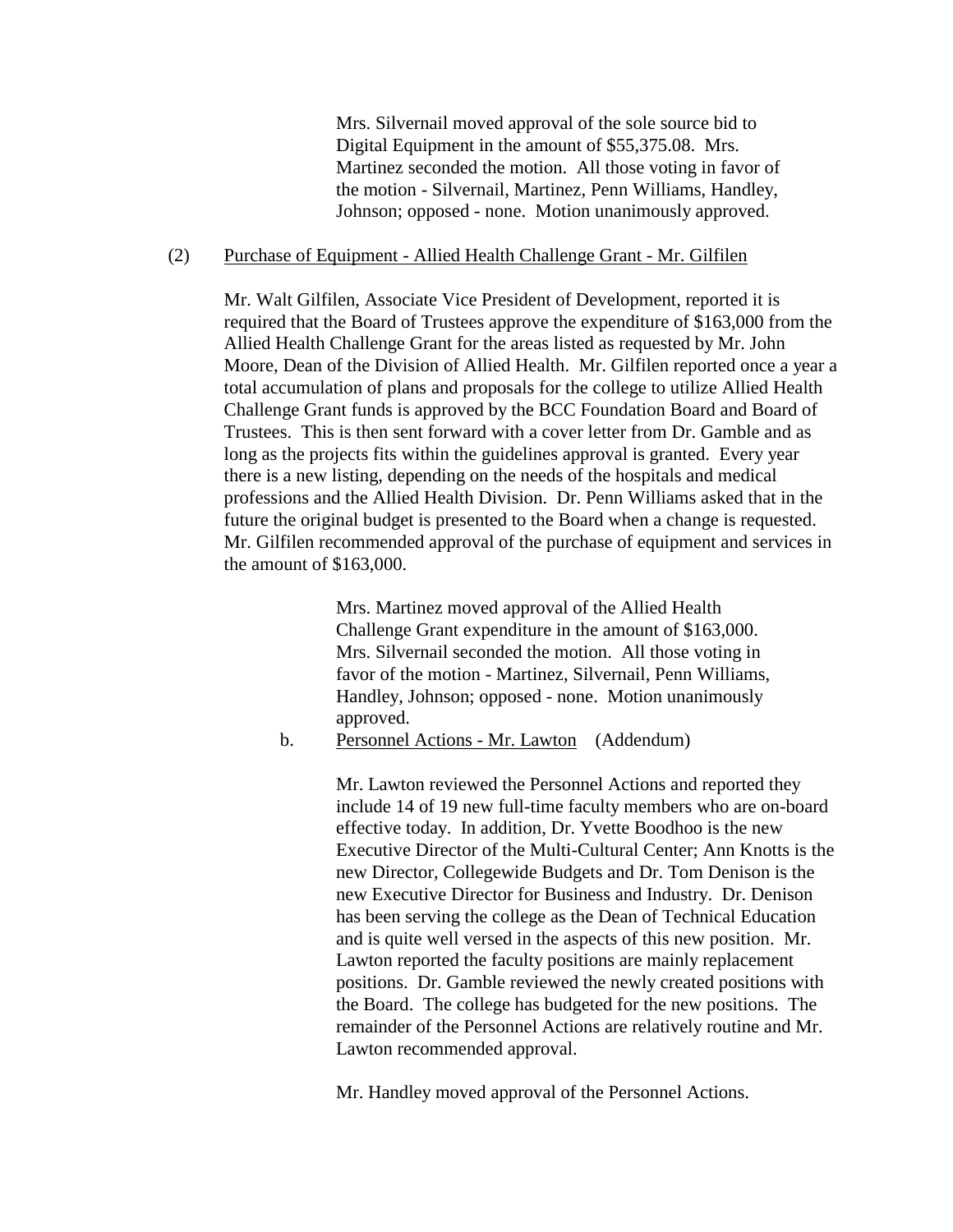Mrs. Silvernail seconded the motion. All those voting in favor of the motion - Silvernail, Handley, Martinez, Penn Williams, Johnson; opposed - none. Motion unanimously approved.

# **8. FINANCIAL ACTIONS:**

# a. Report on Capital Improvement Programs - Mr. Little (Addendum)

Mr. Little reported each year the college is required to submit information to the state listing the capital priorities. A memorandum was enclosed with the Capital Improvement Programs (CIP) report which was provided to the Board of Trustees that explains how the projects fit into the capital process. The first step in the CIP process is an educational plant survey that is completed every five years which establishes the college-s needs based on criteria defined by the state. The CIP report is the second step and is a report of the administration=s assessment of priorities and the development of specific projects the college is requesting the state to fund. These are broken down into the categories of renovations, remodeling and new construction. This report is submitted to the state and the state then takes the community colleges= reports and compiles one analysis and lists priorities for the Division of Community Colleges. Mr. Little reported typically they look at the top priority from each college and try to get that funded. Renovations are being stressed at this time by the state which is fortunate in that is what BCC needs at this time. Mr. Little reported the priorities at Titusville, Cocoa and Melbourne are primarily related to the Heating, Ventilation and Air Conditioning systems and bringing those up-to-date. Regarding the funds requested for renovation projects, the first word in each category is AGEN@ which, if approved by the legislature with this terminology, gives the college the ability to address other needs that the educational plant survey recommended. This provides the flexibility to handle the college=s needs as they are assessed each year. Mr. Little further reviewed the CIP report and answered questions presented by the Board of Trustee members.

Dr. Gamble reported he reviewed the CIP report with Mr. Little and concurs with his recommendations.

### b. Award of RFP - Telecommunication Network Upgrade - Mr. Little (Addendum)

Mr. Little reported the college issued an RFP proposal for high-speed telecommunication services in June, 1999. The RFP is part of the \$1 million dollars the college received for upgrades. The RFP had two issues: (1) internet services provider and (2) inter-campus communications. Four responses were received to the RFP and the Evaluation Committee is prepared to make a recommendation on the first issue for an internet services provider of BellSouth.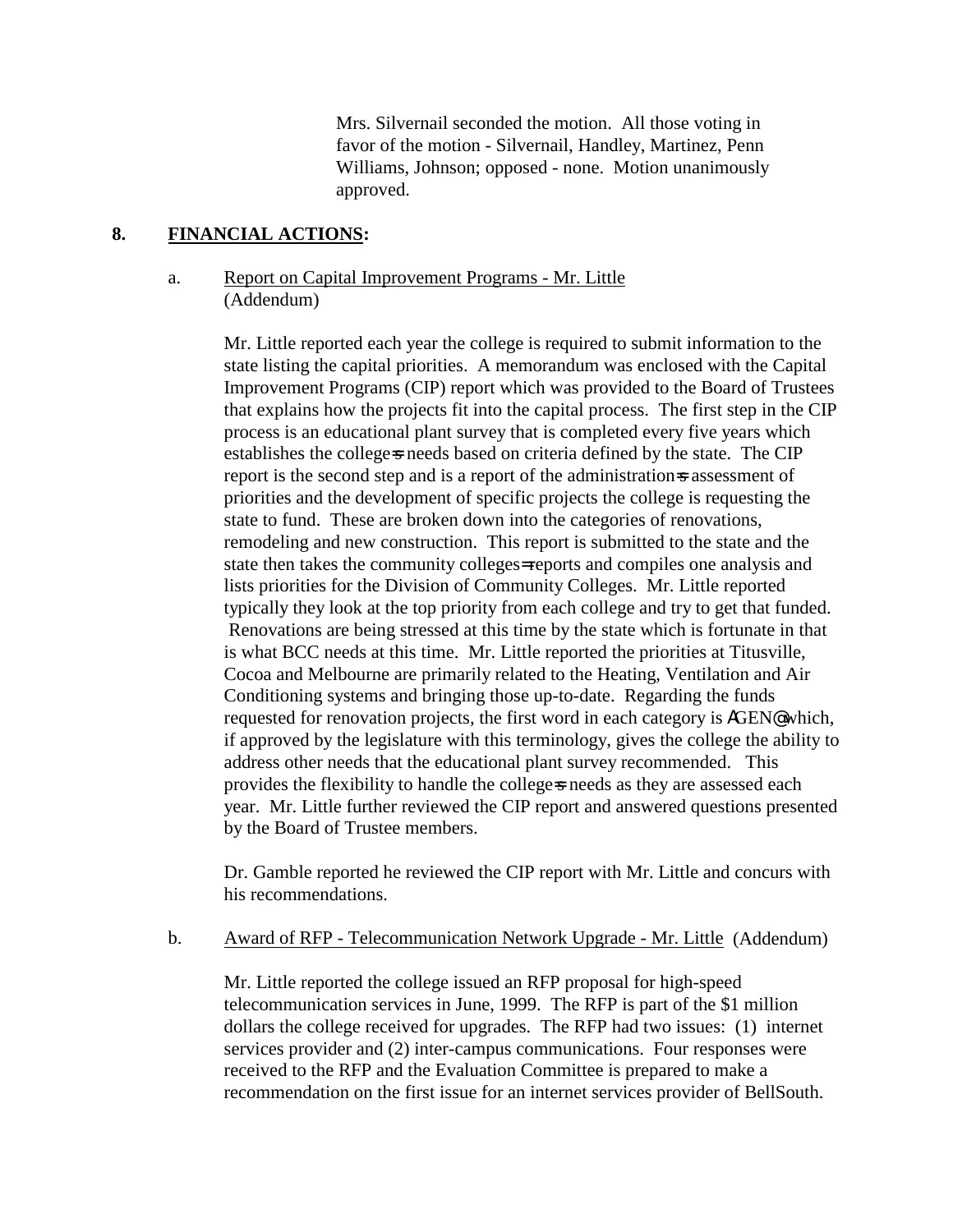The costs the college will incur is \$2,232 for installation and a monthly charge of \$3,010 for a three megabit connection. The currently monthly charge is approximately \$2,500, which provides one-sixth of the proposed band width. Mr. Little also reported that although he is requesting approval by the Board, the college is investigating getting the same level of service from the state at no cost. Dr. Penn Williams asked to table the item if approval is not required at the present time. Mr. Little stated it could be presented at the September meeting with no problem. Dr. Penn Williams asked to receive a copy of the bid specifications to review before the September meeting. Mr. Handley also requested the specifications. Mr. Little reported in order for the college to provide desired services, the increased band width is required. The increased band width will allow the college to do more with audio and video. If the state services does not work out, it will just delay the service a few weeks. After a discussion by the Board, it was their consensus to table the award for the telecommunications network upgrade until the September Board meeting.

## c. Approval of Disposition of Surplus Property - Mr. Little (Addendum)

Mr. Little reported the request for approval of the disposition of surplus property was a standard item. After Board approval is obtained, the college can conclude the disposal of the items in a number of ways allowed by statute. Mr. Mike Raphael, Director of Internal Audit, reported he had conducted a random sampling and has found no problems.

> Mrs. Martinez moved approval of the disposition of the surplus property. Mrs. Silvernail seconded the motion. All those voting in favor of the motion - Martinez, Silvernail, Penn Williams, Handley, Johnson; opposed - none. Motion unanimously approved.

### **9.** INTERNAL AUDITOR<del>S</del> REPORT:

### a. Definition of Internal Auditing - Mr. Raphael (Addendum)

Mr. Michael Raphael, Director of Internal Audit, reported the Institution of Internal Auditors is an international organization with a membership of 60,000. For the first time in 20 years, the definition of internal auditing has been revised to agree more in the direction of where the profession has gone. Mr. Raphael discussed the revision as compared to the past definition. He emphasized that the definition states that internal auditing is independent, objective assurance and consultant activity designed to add value and improve an organization=s operations. Mrs. Martinez commented that in light of the quality program that Dr. Gamble envisions that Mr. Raphael is important to identify improvement of processes. She will provide information and techniques to him to assist in this achievement.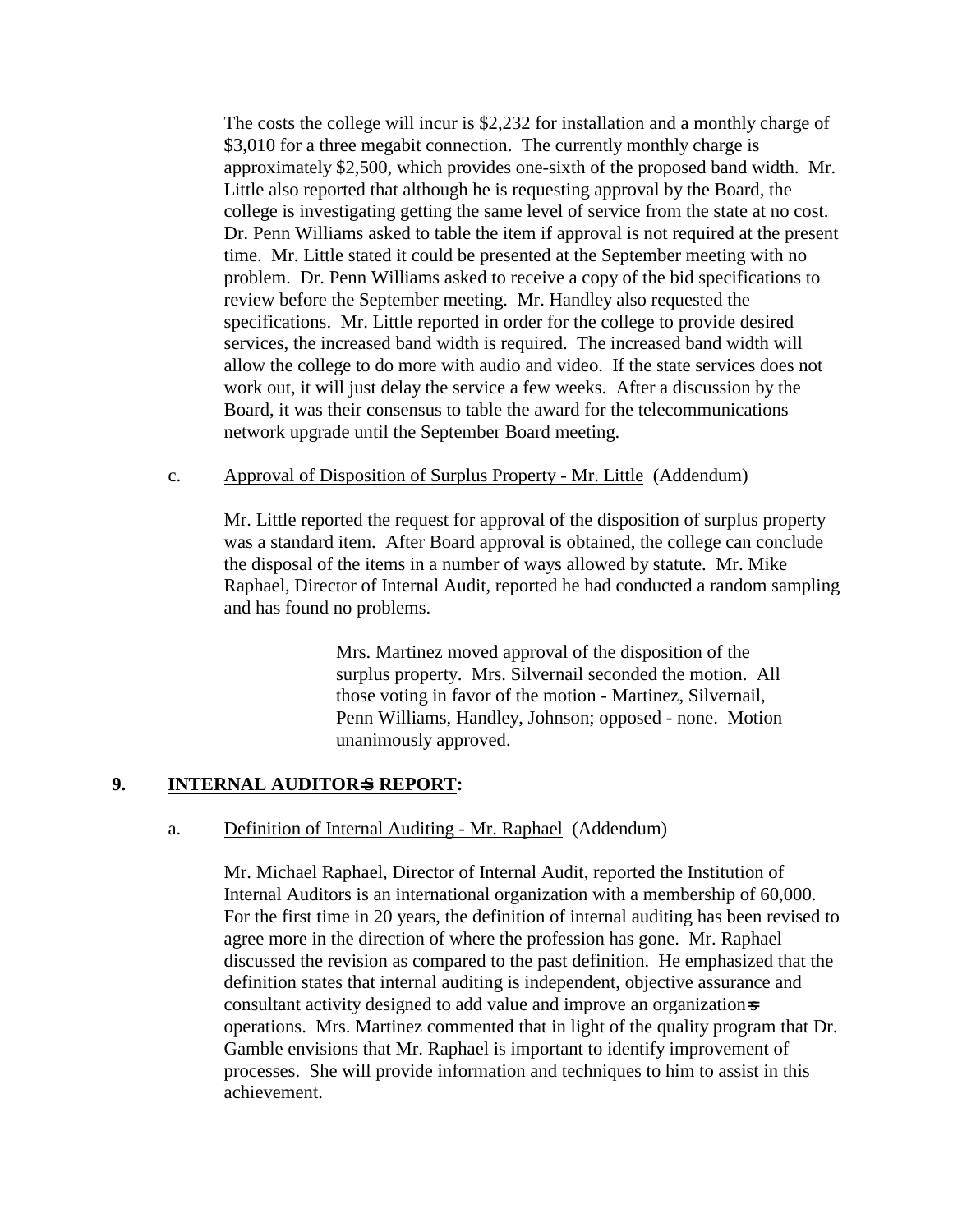Mr. Raphael reported a Cash Counts audit has been completed and scheduled to be reviewed by the Board for the September meeting. Also, he has been in touch with Dr. Andrea Hall with Midwest Research Institute (MRI) to schedule an audit in that area with the contract.

# **10. REPORT OF THE DISTRICT PRESIDENT:**

# a. College In-Service Day

Dr. Gamble reminded the Board of the August 18 In-Service program. A booklet has been provided to the Board members. Pull-out items will be presented to the assembly relative to the vision for the college along with a survey form.

### b. Palm Bay Electronic Message Center (Addendum)

Dr. Gamble reported an electronic sign is proposed for the Palm Bay Campus along the west side of I-95 adjacent to the campus. Dr. Purga has been negotiating with the City of Palm Bay and the University of Central Florida to fund a portion of the cost for the sign. Dr. Gamble asked for input from the Board regarding the sign before the college proceeds any further. The Board expressed no objections to the sign.

# c. Report on Enrollment

Dr. Gamble reported enrollment is basically flat this fall. The enrollment situation is tracked for credit and noncredit classes. The college is currently at 10,161 headcount and 88,098 semester hours which is a small decrease. However, the online enrollments are jumping 63%-66% which is significant and indicates to him that the college needs to be involved in online instruction. Dr. Gamble reported the college will be pursuing obtaining a daily tracking report of the enrollment status to assist in marketing efforts.

### d. Calling Cards

Dr. Gamble asked the Board members if they would like to have calling cards for their contacts in the community and state as members of the BCC Board of Trustees printed by the college. If so, please contact his office.

e. Incident at the Melbourne Campus (Addendum)

Mr. Johnson asked the status of the individual injured at the Melbourne Campus. Mr. Richard Moon, Director of Plant Maintenance and Operations, reported he was healing nicely.

f. Postsecondary Remediation Reduction Plan